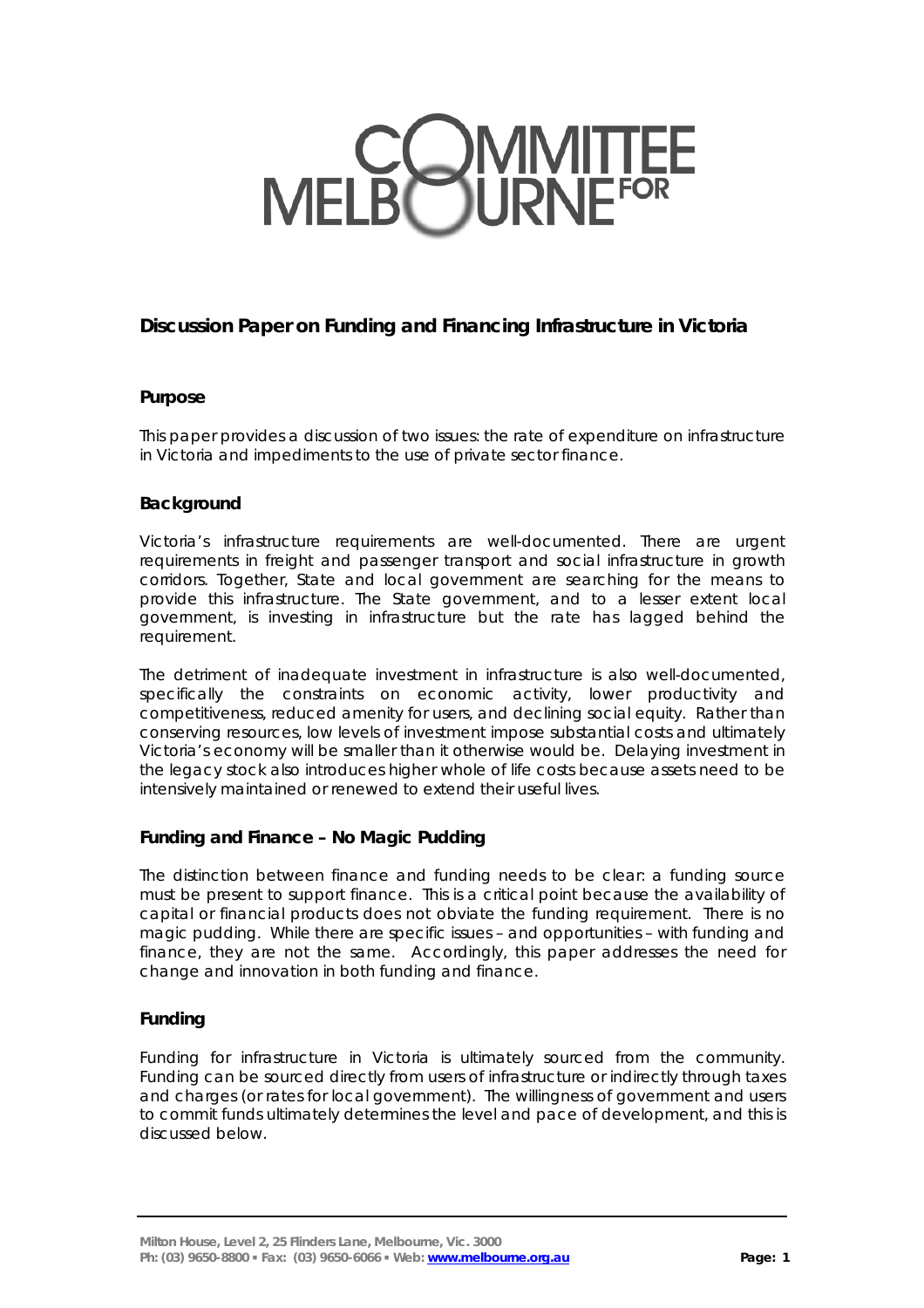

#### **Inadequate Expenditure**

It is difficult to estimate the right level of expenditure on infrastructure and difficult to measure the performance of the existing stock of infrastructure. This is because expectations and preferences differ across the community, and as a result, assessments are subjective. However, there is a consensus view that over the last two decades the level of expenditure on new and existing infrastructure has been too low. There is anecdotal evidence of demand for higher levels of amenity from infrastructure across sectors such as transport, health, education, energy and water, and recreation. This evidence suggests that increasing expenditure to augment the current stock is the preference of most in the community. Engineers Australia has argued that "critical aspects of Victoria's infrastructure are barely adequate for current needs" and that "funding commitments are largely inadequate to support...renewal and replacement."<sup>1</sup>

The medium-term fiscal strategy in the 2013 budget commits to infrastructure spending of 1.3 per cent of gross state product (GSP) as a five year rolling average. Nominal GSP in 2013 is forecast to be \$340 billion, suggesting a commitment of approximately \$4.5 billion per annum.

#### **Shift to User Pays**

The expenditure required for some types of infrastructure can be sourced directly from users, either wholly or in part. A direct relationship between providers and users offers scope for infrastructure to be provided solely by the private sector or through concession-type arrangements. Energy assets are an example of the former and toll roads an example of the latter. In Australia, direct user charging is limited and governments have taken a conservative approach to introducing new user charging regimes. This is in part a cultural issue with origins in the post-war welfare state, and its principle of social equity through universal access. However, a legacy of this culture is a lack of understanding in the community of the costs of infrastructure and an absence of price signals to shape behaviour by users. As a result, it is difficult for private and public sector providers of infrastructure to determine a community's willingness to pay for different services and levels of amenity, which is inherently inefficient.

There are opportunities to extend user charging and the visibility of costs and benefits more generally. This could generate a cultural shift to using price signalling to drive behaviour. Public transport is an obvious example of the tension between user charging and government funding, and of the potential to induce changes in behaviour by introducing mechanisms which lead to users to pay for the benefits they derive and the costs they impose. There are other examples in the education, health and waste sectors. Aside from changing demand profiles, there would be greater opportunities to deploy private sector finance to new projects without substantive public sector financial support. However, while a shift toward price signalling is desirable, it will be important to address the impact of change on social equity, or in other words, to recognise the cost of achieving social outcomes. There is likely to be scope to transplant the equity embedded in the taxation system to mechanisms of user charging, and this would support governments selling the approach to the community.

 $\overline{a}$ 

<sup>1</sup> Engineers Australia: *Infrastructure Report Card 2010 Victoria*, February 2010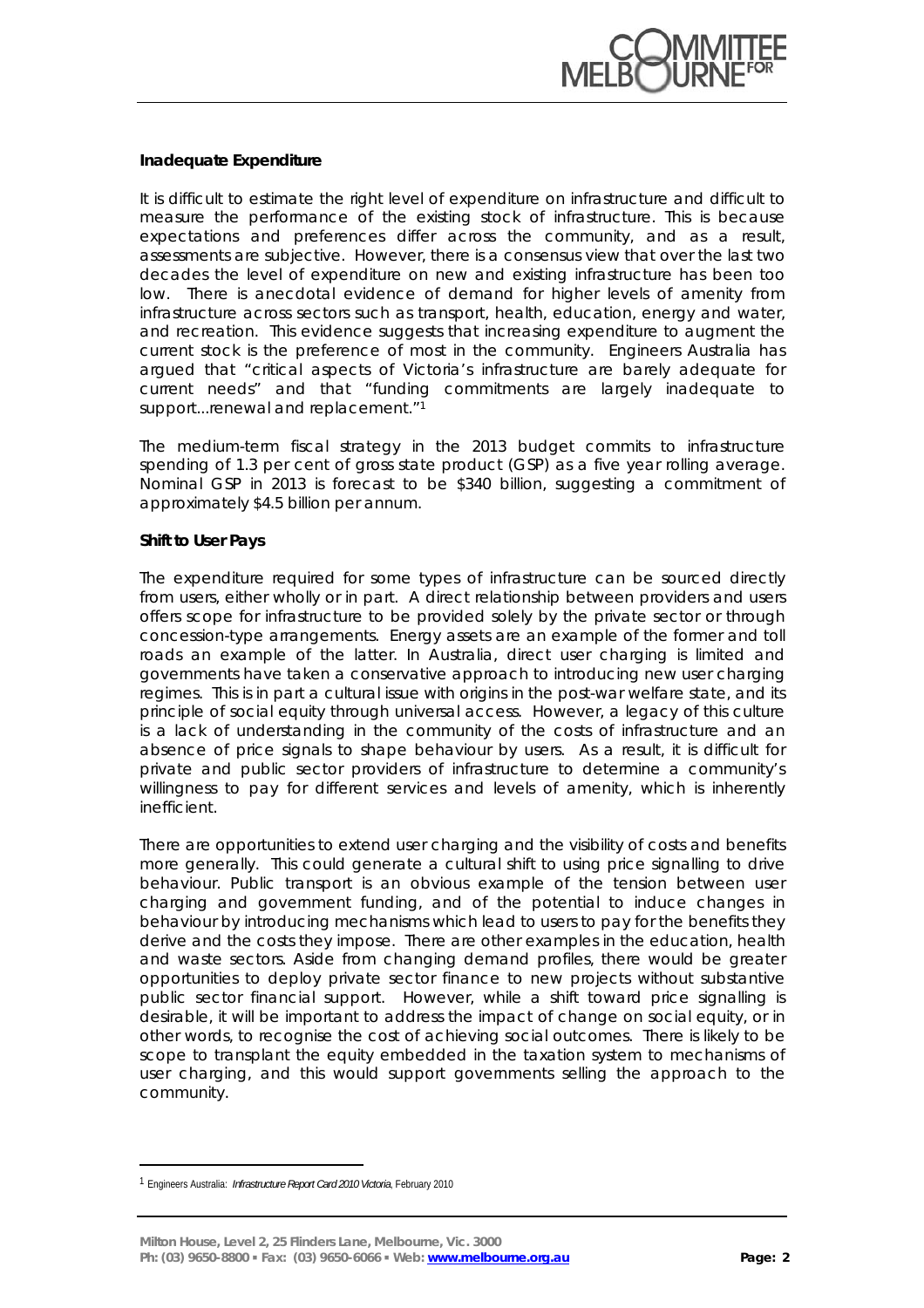

In addition to direct user charging, there are opportunities to extract the expenditure required for infrastructure from other beneficiaries of it. This approach is similarly based on the principle that those who benefit from infrastructure should contribute to its cost. For example, direct charges from network users, who benefit from infrastructure indirectly, or levies on private parties who capture a portion of the value created by infrastructure through higher property or other commercial values.

## **Efficient Expenditure**

The State should continue to focus on minimising the process and administrative costs associated with deploying a given amount of expenditure on infrastructure. Victoria has implemented a range of initiatives in this area, such as the Gateway process, and continuing to pioneer and support them is essential. In this regard, the Public Accounts and Estimates Committee are examining the 'integral need for public sector managers overseeing significant infrastructure projects to possess appropriate skills and expertise' and will report in December.2

## **Financing**

 $\overline{a}$ 

Infrastructure can be financed by the public or private sector. A brief discussion of salient issues is below. It is important to acknowledge that the weight of finance, even if mobilised for infrastructure, is alone not a solution to the infrastructure backlog. The community, through users, beneficiaries or government, must be willing to allocate enough expenditure to pay for projects.

#### **Public Sector Financing**

Over the last two decades, the state (and federal) government have relied on surplus recurrent revenues to finance their expenditure on infrastructure. They have actively minimised the use of debt. This approach has reflected a short term focus on generating cyclical budget surpluses and maintaining credit ratings. It is important to recognise that this approach is driven by political imperatives rather than sound economics. Many commentators in the infrastructure debate have pointed to the weaknesses of the approach, which has the effect of prioritising short term financial considerations over long term economic outcomes. It has deferred projects which offer net economic benefits and which could expand long run economic capacity. Government in Victoria (and elsewhere) has the balance wrong and there is a role for advocates to deliver this message. Governments should place more emphasis on structural surpluses over the economic cycle.

The recent approach to fiscal policy has entrenched an aversion to debt, and perception that only very low (and shrinking) debt levels are sustainable. As noted by many commentators, debt funding avoids the need to wait for surpluses and equitably spreads the cost of long-life infrastructure across generations. Victoria's balance sheet is strong by any measure: specifically, it has a very low debt to GSP ratio (6.5% in FY 2012), which is a primary measure of its capacity to repay debt. Governments need to move away from debt aversion and achieve a more sensible balance between revenues and debt. Some have proposed debt raisings 'forinfrastructure-only' as a way to support governments to sell this message to the community.

<sup>&</sup>lt;sup>2</sup> Parliament of Victoria: Public Accounts and Estimates Committee. Inquiry into Effective Decision Making for the Successful Delivery of Significant Infrastructure Projects. Terms of Reference received from the Legislative Assembly on 5 May 2011.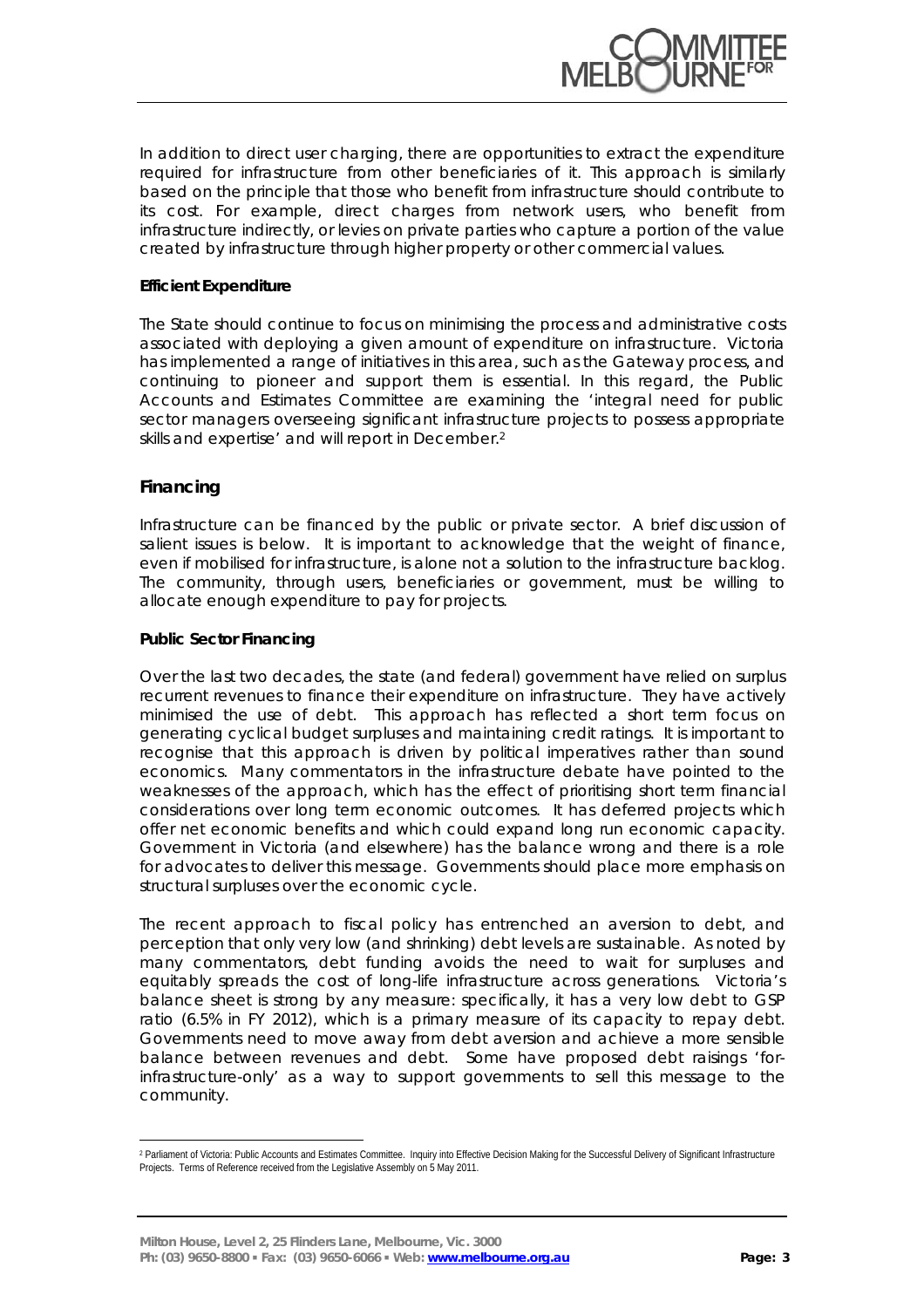

 In FY 2013, Victoria will spend approximately \$1.7 billion servicing debt and finance lease costs.

There is a role for advocates to encourage the Victorian Government to target a sustainable level of debt over the medium term, even if it is not consistent with a stable AAA debt rating. (In most scenarios, it is very likely to be consistent.) It is important to note that foregoing investment in economically productive infrastructure to preserve finances today risks degrading our productive capacity and social capital in the long run, which increases our vulnerability to external shocks. Private sector investors, including superannuation funds, strongly support expanding longterm government borrowing to fund infrastructure, for reasons of equity and certainty.

#### **Private Sector Financing**

There is a long history of private sector financing of infrastructure in Victoria. Private investors have demonstrated a willingness to participate in a wide range of financing solutions in respect of government infrastructure including build-own-operate-transfer projects, availability-based social infrastructure projects, and the privatisation of public sector assets and businesses.

However, the Global Financial Crisis (GFC) reduced the depth and appetite of the financing market, and it has not fully recovered. The crisis was a catalyst for the investigation, and in some cases the use, of innovative financing solutions and hybrid financing models, which enhanced Australia's reputation as a mature and sophisticated infrastructure market. The private sector, though slimmer, continues to be hungry for infrastructure transactions. However, a range of issues persist in the market which are impeding to a degree their rate of participation, efficiency of offering, and breadth of innovation. These issues are discussed below.

## **Encouraging Superannuation**

Many politicians and commentators have suggested that superannuation funds should increase their participation in financing infrastructure. They point to the weight of funds under management and the match between long run investment horizons and long-life infrastructure. While this alignment does exist to an extent, there are other complex issues which need to be recognised, and which are discussed below.

## **In-house Skills**

Infrastructure as an asset class is highly complex and requires specialised skills to carry out commercial, financial and tax due diligence prior to making investment decisions. The shortage of specialist expertise has been cited in recent years as a barrier to investment in infrastructure by superannuation funds. Although superannuation funds often use specialist asset consultants, they still require a certain level of in-house commercial understanding from the fund managers through to trustees. A number of superannuation funds are addressing this concern by increasing the skill level of in-house resources. However, as noted by Infrastructure Partnerships Australia, superannuation funds will only be motivated to retain in-house infrastructure expertise and move away from using consultants if there is a functional and transparent infrastructure market.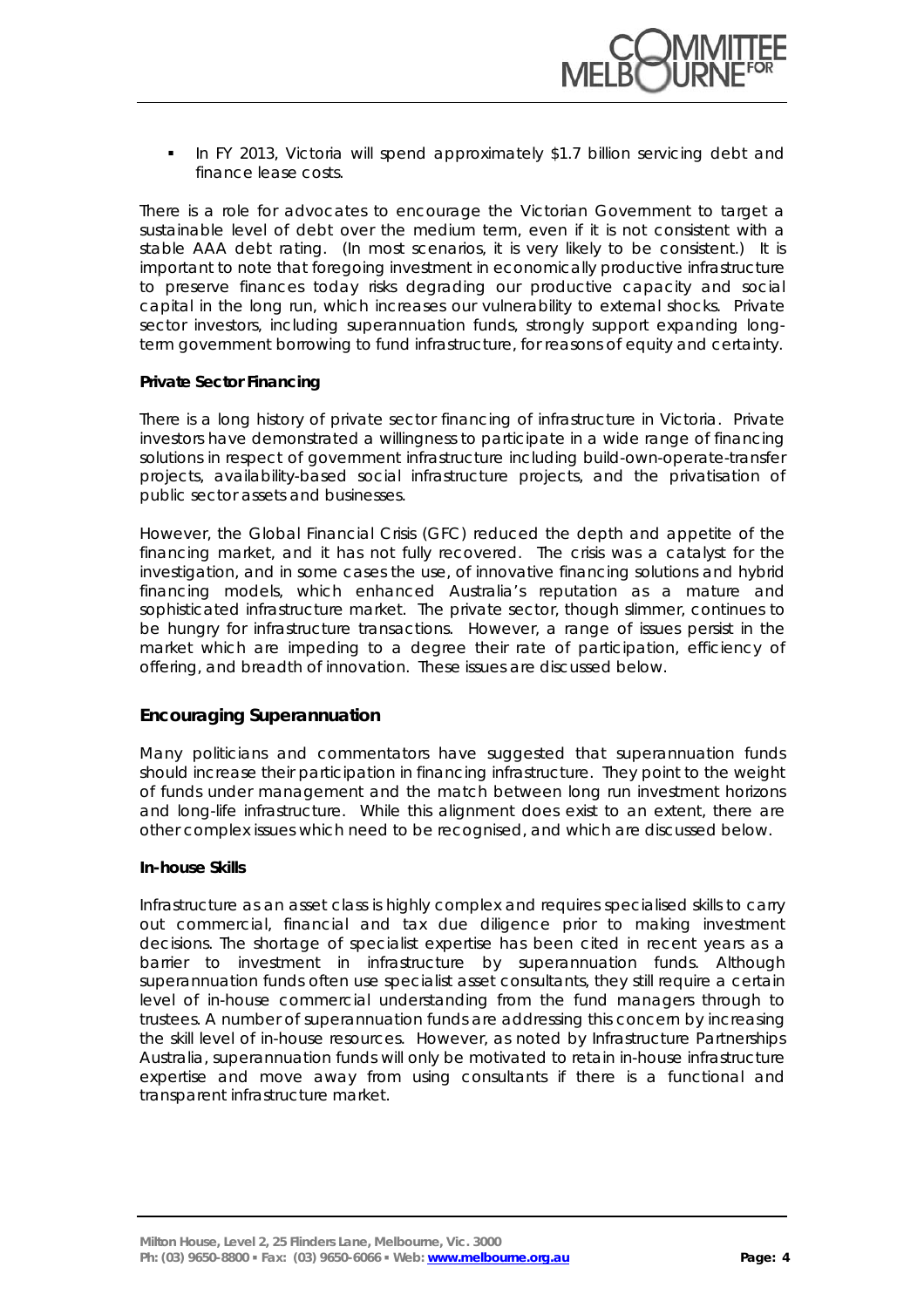

The more significant impediments to increased participation by superannuation funds are:

- the lack of clear pipeline and funding commitment; and
- the lack of suitably structured projects.

## **No Clear Pipeline**

The infrastructure industry continues to call for a committed and stable pipeline of infrastructure projects. However, governments, including in Victoria, have not provided a clear and committed pipeline beyond the short term. Long-term policy intent across portfolios is typically non-committal on the scope and timing of major projects, meaning current guidance is often treated as a 'wishlist' rather than a genuine programme for procurement and delivery. Superannuation fund managers express the view that inadequate planning by government as sponsor, combined with poor integration between state and federal planning and approval processes, leads to an unacceptable level of risk regarding the commitment to, and timing of, government sponsored projects. This complicates their decision to invest in resources to finance projects.

The lack of a pipeline is exacerbated by political risks and the vagaries of the electoral cycle. That is, a lack of clarity about the timing of projects and in other states the cancellation of large projects during the procurement process. This has increased the level of uncertainty with respect to government commitments and future projects. A related issue is a lack of clarity over long term policy frameworks, such as the implementation of carbon pricing.

#### **Lack of Suitably Structured Projects**

Superannuation funds invest for the benefit of their members and aim to earn a return commensurate with their assessment of risk. However, infrastructure project risk profiles are not necessarily designed to encourage institutional investment. In particular, 'greenfield' demand risk is a concern given some recent project outcomes and many funds are not prepared to accept it. Funds will consider design and construction risks but their appetite for it depends on the availability of construction entities with the skills and financial capacity to manage bespoke project risks.

The size of projects can also be a barrier. Superannuation funds have an optimal investment size range. Projects requiring an equity investment of less than \$100m – which implies a total project cost nearing \$1 billion – can result in a forecast net return, after costs, which does not justify participation. This is because transaction costs only reduce in proportion to project size to a point.

It is recognised that the solutions to these issues are beyond the capacity of one state. However, as a leading procurer of infrastructure using private finance, Victoria can set a trend.

- Victoria could contribute to a long run pipeline of funded projects, by building on the existing Infrastructure Australia priority project list.
- Victoria could work more closely with the private sector to develop structures more conducive to attracting institutional investment. For example, investigating sharing demand risk for toll road projects.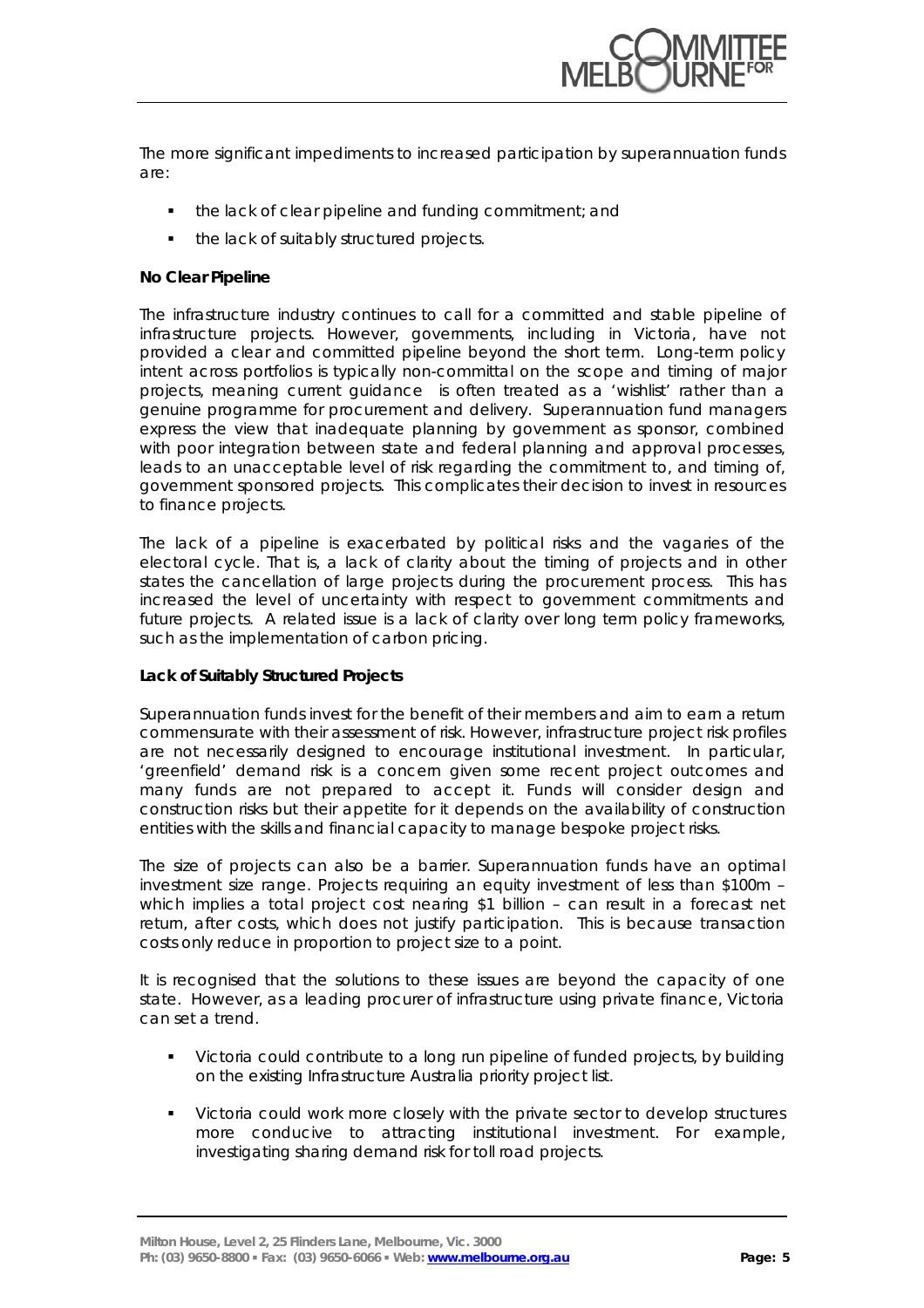

## **Taxation Issues**

The availability of a tax-efficient collective investment vehicle, which allows the pooling of superannuation funds to share due diligence costs, is an important issue. The recent introduction of the managed investment trust regime has been significant in facilitating such collective investment. However, restrictions on the availability of flow-through treatment of trusts owning infrastructure assets and the absence of a vehicle which provides for full flow-through of income and losses remains an impediment to collective investment. The related measures announced in the 2011 federal budget addressed this issue to an extent but are highly targeted and will impact on their effectiveness.

There are other important issues, such as the illiquidity of assets and the constraints of investment mandates and asset allocations, which also impact on the propensity of superannuation funds to invest in infrastructure. These issues are discussed in other reports in the public domain.

# **Opportunities to Attract other Participants**

There are other sources of capital which could be targeted more aggressively and which would complement the pool of capital held in local superannuation funds. They are discussed below. Attracting them is likely to be beyond the capacity of Victoria alone, but it could assume a role as an advocate for action on a national basis.

#### **Infrastructure Bonds**

While the bank debt financing market has survived the GFC, the capital (or bond) market was a casualty and remains dormant. This has stimulated discussion about an infrastructure bond market. A liquid and tradeable product such as a bond, which would be issued for particular projects, would improve the liquidity of infrastructure assets for private sector institutional investors. A new infrastructure bond market could be directed to creating incentives for superannuation funds or foreign investors to fill the current gap between senior debt (typically provided by banks) and equity. Bonds could potentially be packaged for the retail market to attract self managed funds, though the product would need to demonstrate sufficient liquidity, noting the pressure for redemptions from the unlisted retail property sector during the GFC.

However, establishing an active market or tradeable infrastructure bonds is currently impeded by:

- the relatively short terms of government-issued debt in Australia; and
- the widespread downgrading of monoline insurers and as a result the capacity to 'wrap' (or enhance the creditworthiness) of bond issues.

Some have suggested preferential tax treatment for new infrastructure bonds, but this requires caution. In principle, preferential treatment should only be sought if it will:

- attract new investors who would not otherwise participate
- improve the overall efficiency of financing by providing a cheaper solution.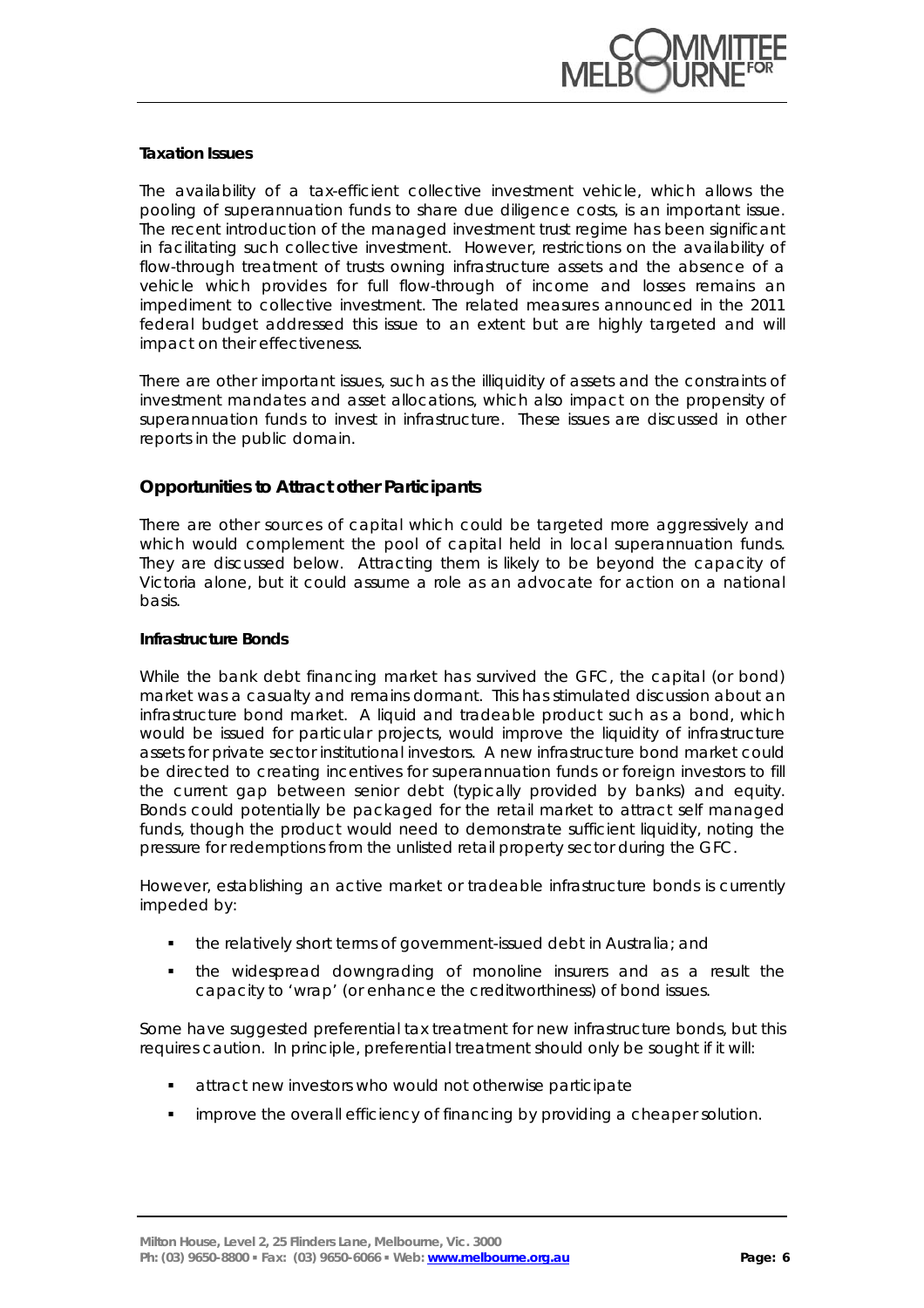

Mechanisms and resources for oversight of tax-preferred arrangements are also required, to monitor up-take and costs compared with objectives. Previous attempts with tax-preferred products have resulted in poor outcomes.

## **Infrastructure Funds**

Wholesale infrastructure funds play an important role in channelling capital from local and offshore investors into infrastructure projects. The wholesale funds range from providers of long term 'patient' capital to shorter term private equity funds. Investors in these funds include pension funds and sovereign wealth funds with an appetite for the sector but lacking the expertise to invest directly. Funds provide investors with risk mitigation through diversification. Specialist infrastructure investment expertise is provided by managers retained by the fund, which allows for the efficient sharing of due diligence costs across all investors in the fund. The introduction of the managed investment trust regime, including the concessional withholding-tax rates that apply to certain fund distributions, increases the potential to attract foreign investment.

#### **Infrastructure Bank**

Another pool of capital for investment in infrastructure could be achieved by establishing an 'infrastructure bank'. This approach has been widely debated in the United States and the United Kingdom. In simple terms, the bank uses public capital to leverage private sector capital. For example, both public and private sector funds are used to purchase highly-rated bonds issued by the bank. Those funds are subsequently re-invested in projects across a range of infrastructure sectors. The advantage of this approach is that it diversifies the risk exposure for individual institutional investors, such as pension funds, who are more comfortable with broad exposure to infrastructure as a class rather than exposure to individual projects.

#### **Recycling Capital to Fund Infrastructure**

The state (and federal) public sectors own a large portfolio of infrastructure and real property assets, and businesses operating in competitive or regulated environments. There are likely to be opportunities to recycle the capital invested in all of these assets, which – assuming the proceeds could be quarantined – could provide funds for new 'greenfield' projects and attract institutional investment. This approach would not require institutional investors to bear asset risks until they are operational and this risk-return profile would be attractive to the superannuation industry. This approach is common in the private sector and in the secondary market for equity interests in public private partnership (PPP) projects.

The superannuation industry has suggested that the federal Government commission a review of its operating assets to identify opportunities to sell and harvest capital. For its part, the public sector would need to carefully consider issues such as service levels, regulation and control, and policy change, as well as a robust framework for assessing value. Some transactions of this type have been poorly managed in the past.